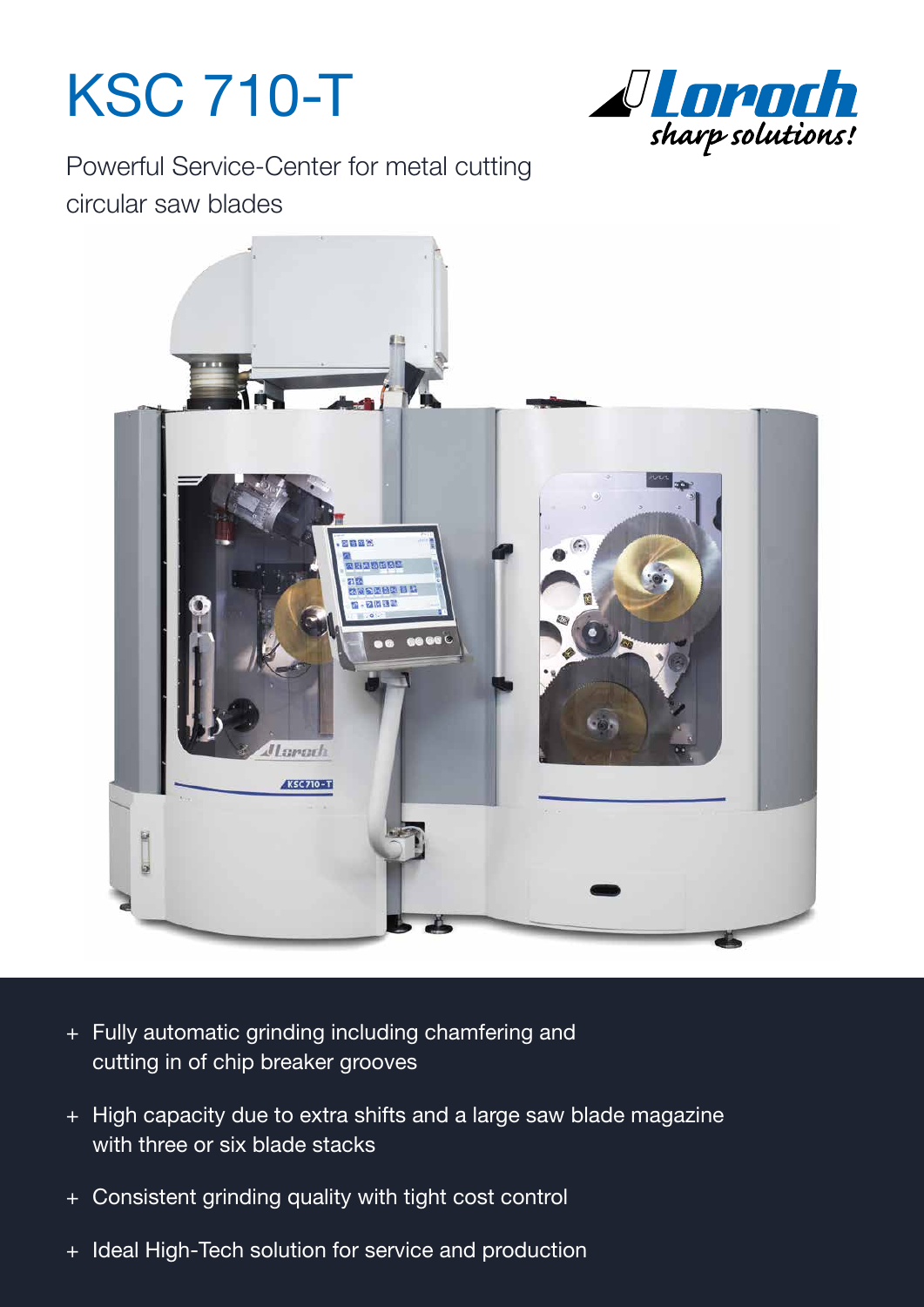In comparison to the previous KSC 710 the maximum saw blade diameter within a stack has been increased to 560 mm. The newly developed chip breaker grinding attachment will handle saw blade thicknesses from 1.6 mm. The processing time to cut chip breaker grooves was reduced by approximately 30%. Handling and grinding times have been further optimized.

This was achieved using existing and well proven LOROCH solutions including 2 separate handling systems, one for the sawblade and one for the flange handling.

The machine grinds HSS, segmental, friction and solid carbide saw blades.

The machine is also prepared for re-sharpening of thin kerf metal cutting saw blades with chip quide notches (carbide-tipped and CERMET type saw blades – including grinding of the spoon face). Although produced as a disposable tool, these saw blades may be re-sharpened.

After sharpening or recutting, the saw blade teeth can be chamfered and / or ground with chip breaker grooves automatically. Several different operations can be preprogrammed successively. E.g. removing (trapanning) the old teeth, recutting new teeth and chamfering.

Just as with all new LOROCH CNCmachine models, the KSC 710-T has a direct drive of the grinding wheel in order to reduce power loss and undesired vibrations.

An additional saw support device at the grinding point ensures symmetrical chamfering even on saw blades that are not perfectly flat.

A new innovative machine control with a 19" color touchscreen enables intuitive programming, which avoids faulty inputs and reduced set-up time. The saw blades to be sharpened are programmed in only a few minutes. Data entry is done directly at the machine control panel on a large 19" color touch screen with clear symbols, inspired by modern smartphones.

Using an optional laser measuring system the machine independently determines the respective saw blade diameter, the saw blade thickness and the number of teeth, eliminating operator programming.

The operator loads the saw blade directly on the arbor in the magazine. Saw blades from 130 – 560 mm (75 – 250 mm) can be loaded into the magazine in any order.

To accommodate different bore size reducing rings, which are easily pressed in and out, are used to create a common bore size. Acting as a mechanical spring, the reducing rings ensure optimal concentricity of the saw blade at all times.

Sorting by saw blade diameters and bores is not necessary. The saw blades can be sharpened by automatic loading without being in any specific order.

Next, close the magazine door and start the machine – from then on everything runs automatically.

If saw blade data, such as diameter or number of teeth, has been entered incorrectly, the machine recognizes the error. The saw blade will be put back into the magazine without being ground and a corresponding report will be created. The next saw blade will be handled without interruption to the automatic operation.

The magazine can be loaded and unloaded during operation. In combination with the turntable magazine, a production without interruption is possible, especially for small batch sizes. The operator will be informed by email

through an optional alarm function as soon as the machine is finished with all saw blades or if an error occurs.

The standard machine includes capabilities for remote diagnostics, new software installation, new tooth shapes, as well as online training through an internet connection.

The saw blades are loaded vertically, in a hanging position. This saves space and at the same time the excess coolant can drip from the saw blades.

Due to this the saw blade does not need to be wiped dry or this inconvenient process is at least reduced to a minimum. The displaced coolant is fed back to the grinding machine.

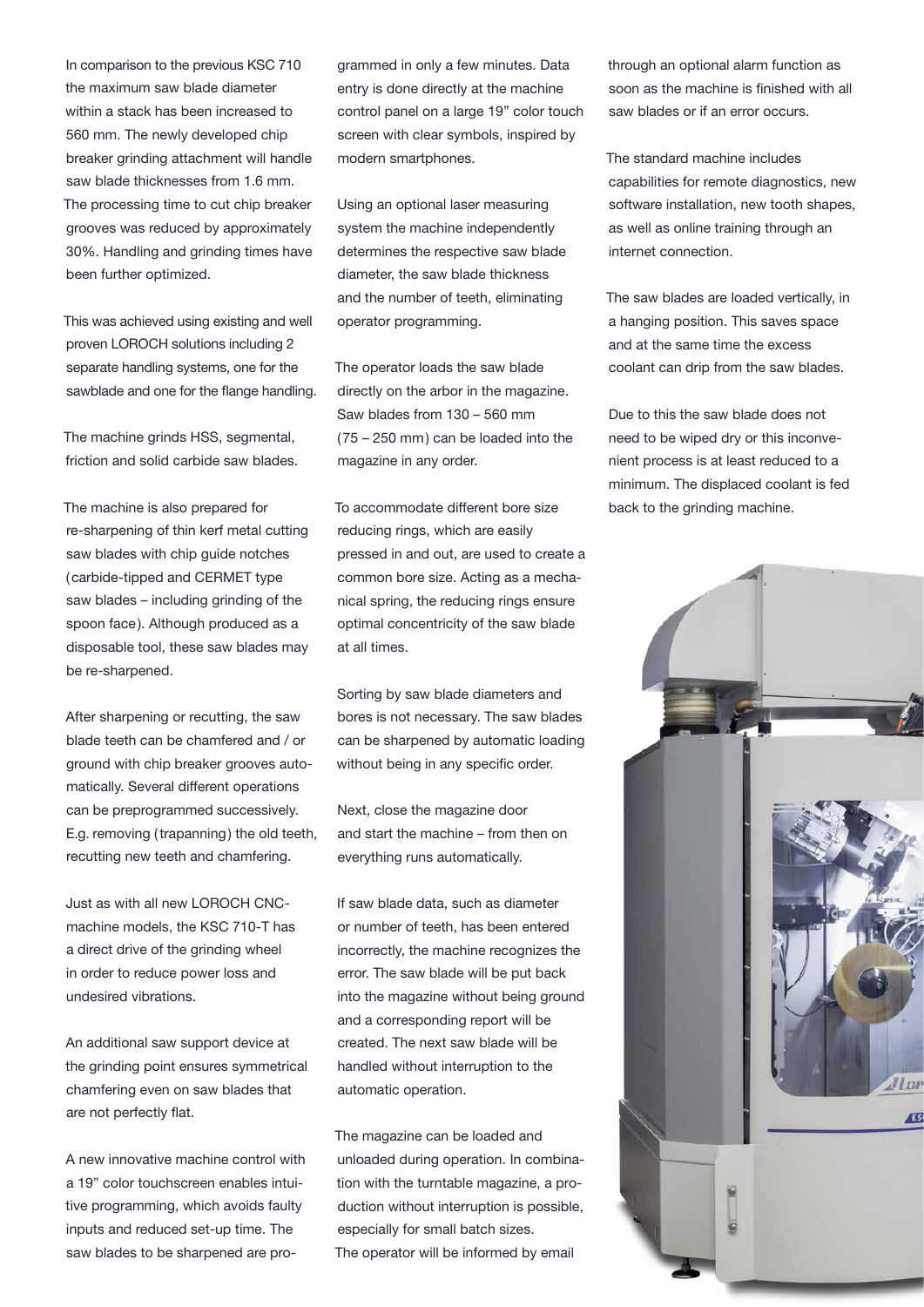"Our main goal was an enhancement of the performance of the successful and well known KSC 710 model to meet the growing market requirements."

## Advantages of the KSC 710-T

#### Fully automatic grinding

+ Sharpening, cutting off existing teeth, re-toothing, chamfering and cutting in of chip breaker grooves

#### High capacity

 $-710 - T$ 

- + Three saw blade stacks with 230 mm length, providing two stacks with up to approximately 40 raw saw blades each. Extendable to six stacks with option.
- + Even small batches can be ground in automatic operation because the next stack can be loaded during grinding.

#### Short non-productive and grinding times

- + Magazine loading without requiring sorting
- + Easy programming can be done during grinding
- Recognition of saw blade diameter
- + Saw blade thickness and number of teeth by the optional laser measuring system
- + Desired hook and clearance angles adjusted quickly and easily
	- + No need to wipe dry the finished saw blades due to vertical loading plus no waste of oil.
	- Additional tooth shapes and tooth geometries available which can be installed over the internet or designed with an optional CAD program

#### High reliability and excellent grinding quality

- + Easy and proven construction principles
- + Rigid machine, low-vibration direct drive grinding spindle, CBN-abrasive grinding and optimal cooling and coolant filtration
- Optimally matched peripheral units and consumables (from one source!)
- + Integrated internet connection for remote Diagnostics with optional alarm management

#### The machine is available for use with water-based emulsion or oil

#### Advantageous priceperformance ratio

- + Reduced and predictable grinding cost due to automation
- Low space requirement
- + Free time for other important tasks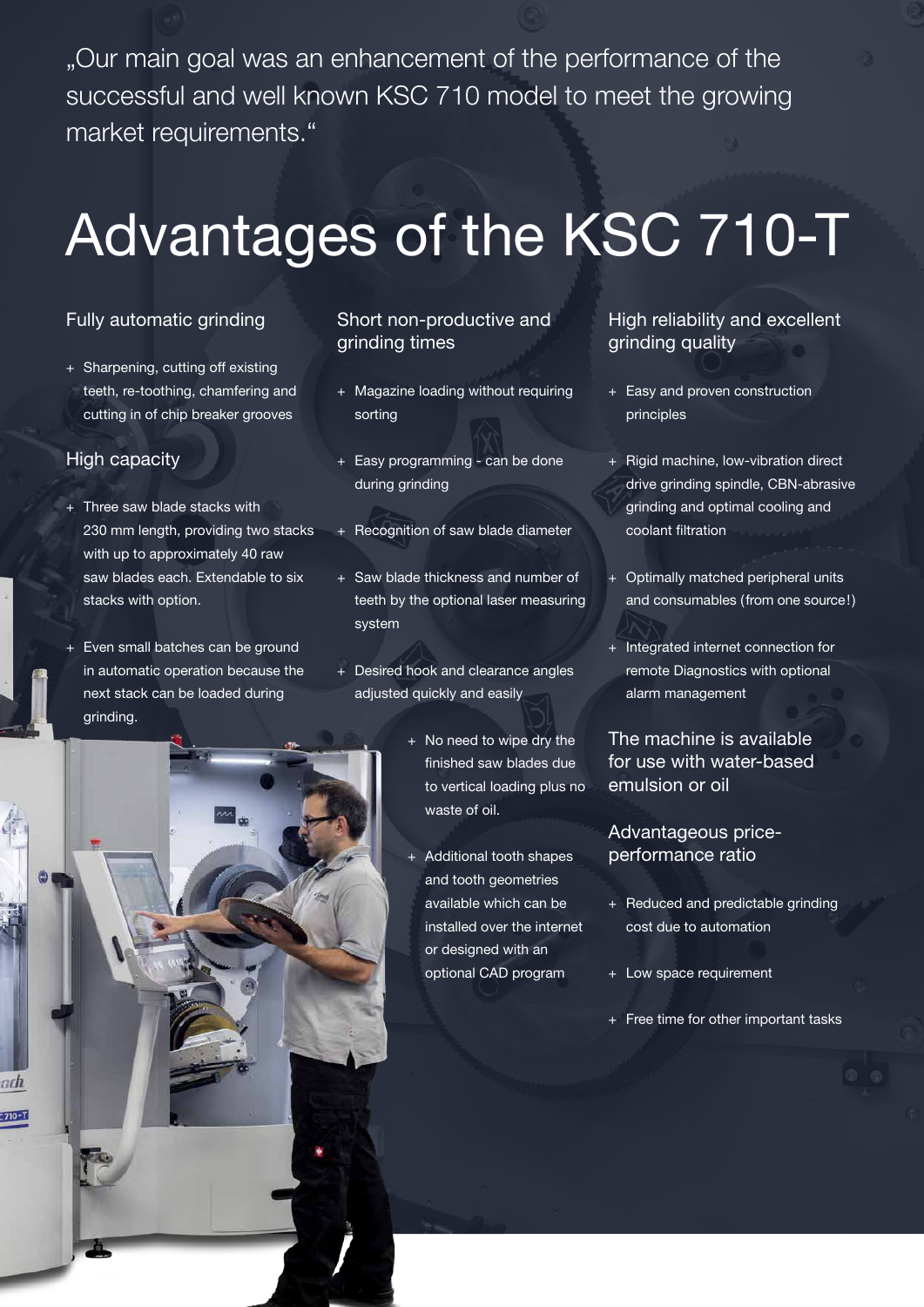### Features and accessories





User-friendly stack programming Automatic handling **1** Re-toothing **1 2** 







Laser measurement system HM- und HSS-filter Polar chiller with filter







**Recommendation:**  Appliance to determine the saw blade diameter and saw blade thickness.







### Examples of tooth shapes



Curved back teeth with chamfers



Curved back teeth with chip breaker grooves



Carbide teeth of a thin kerf saw blade (TK-saw)



Straight back teeth



Friction teeth



Solid carbide teeth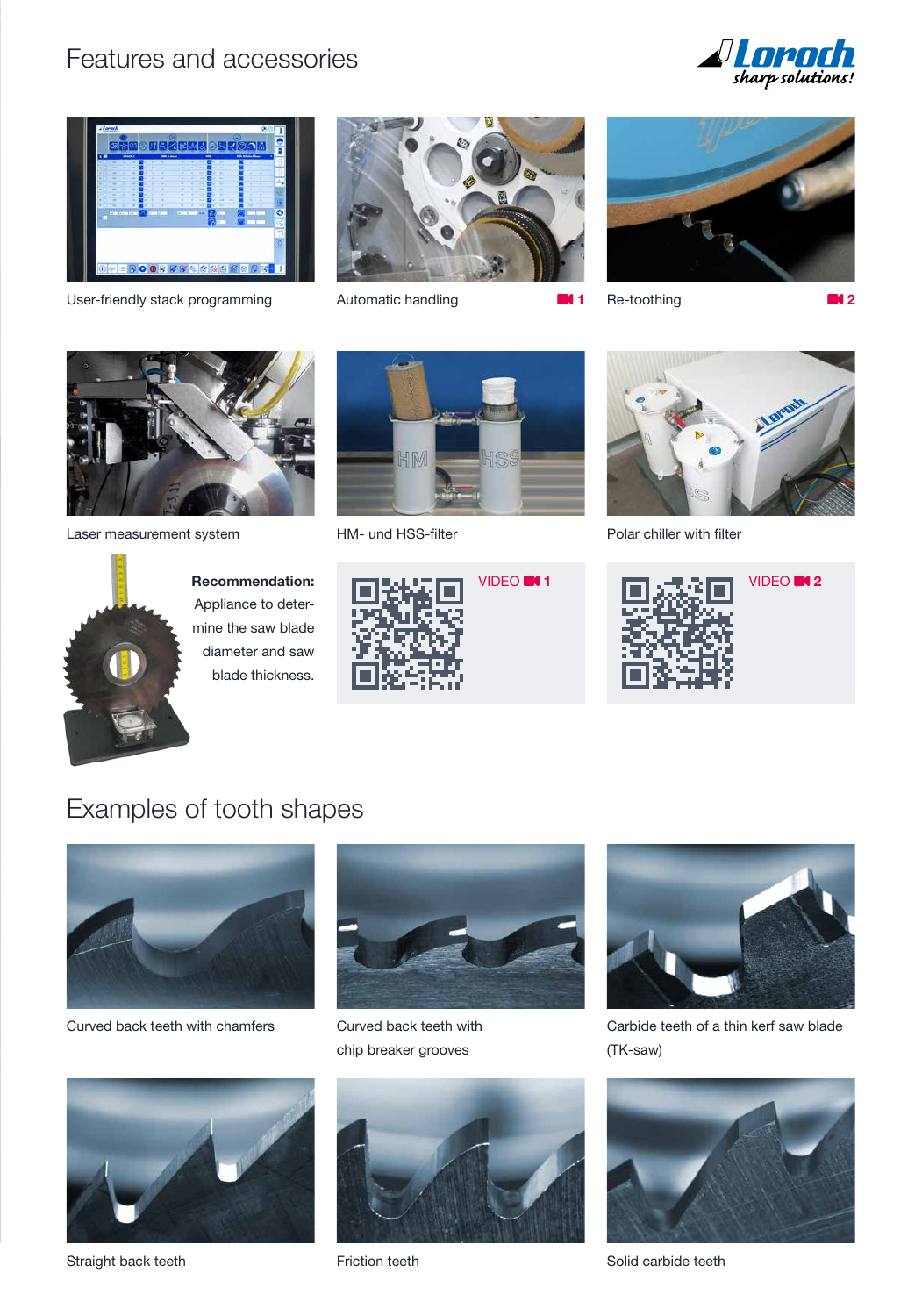



Fully automatic cutting in of chip breaker grooves